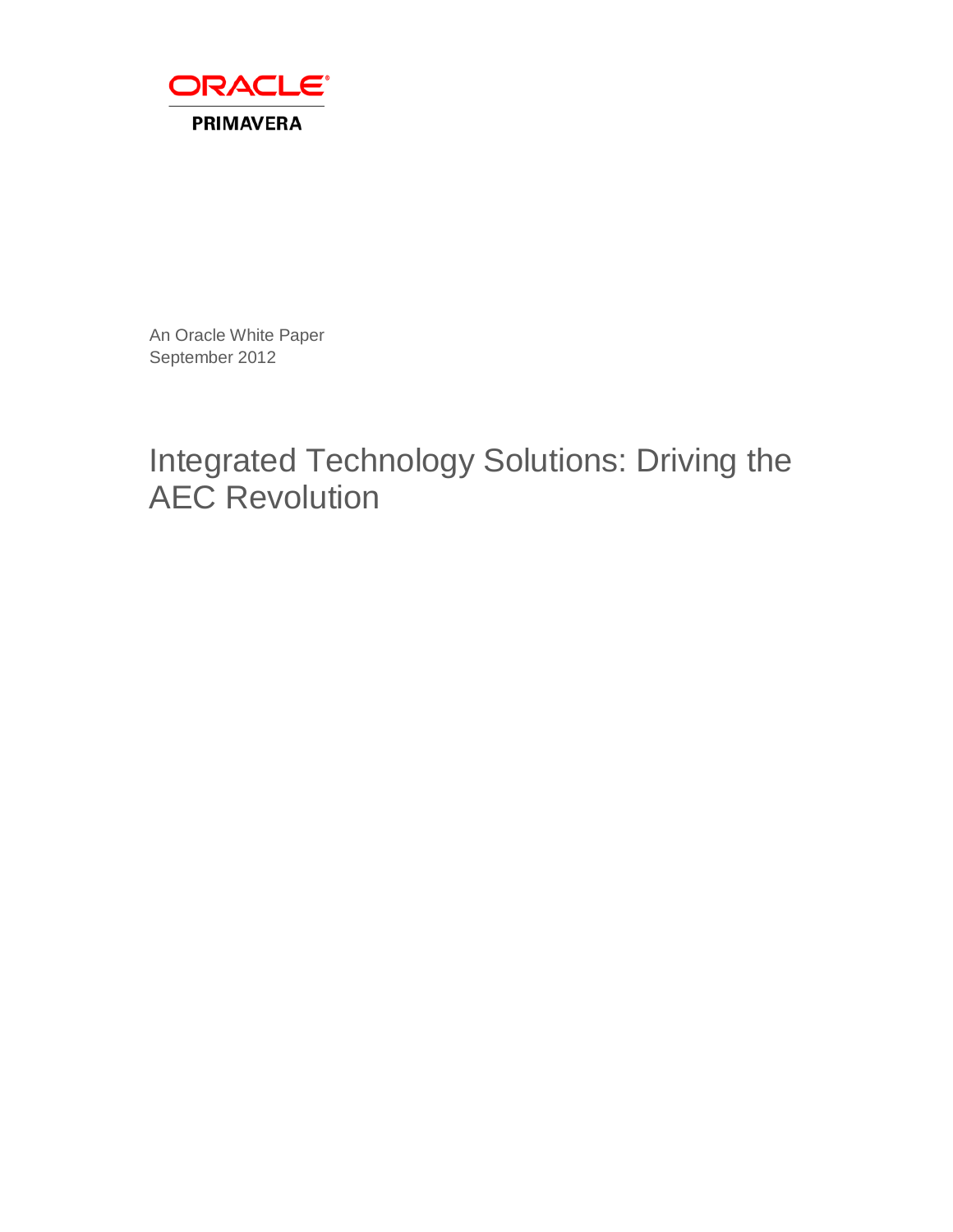# Introduction

The Architecture, Engineering and Construction (AEC) industry remains fragmented prohibiting efficient collaboration essential for profitable delivery of projects and programs. This white paper will discuss how organizations can enhance collaboration and effective project management through

- Scalability of AEC technology across all projects and programs
- Interoperability of technology and eliminating silos of data to make effective business decisions

AEC firms need to evaluate their technology strategies along with their processes and personnel to ensure they have appropriate systems in place to best serve their organizational needs.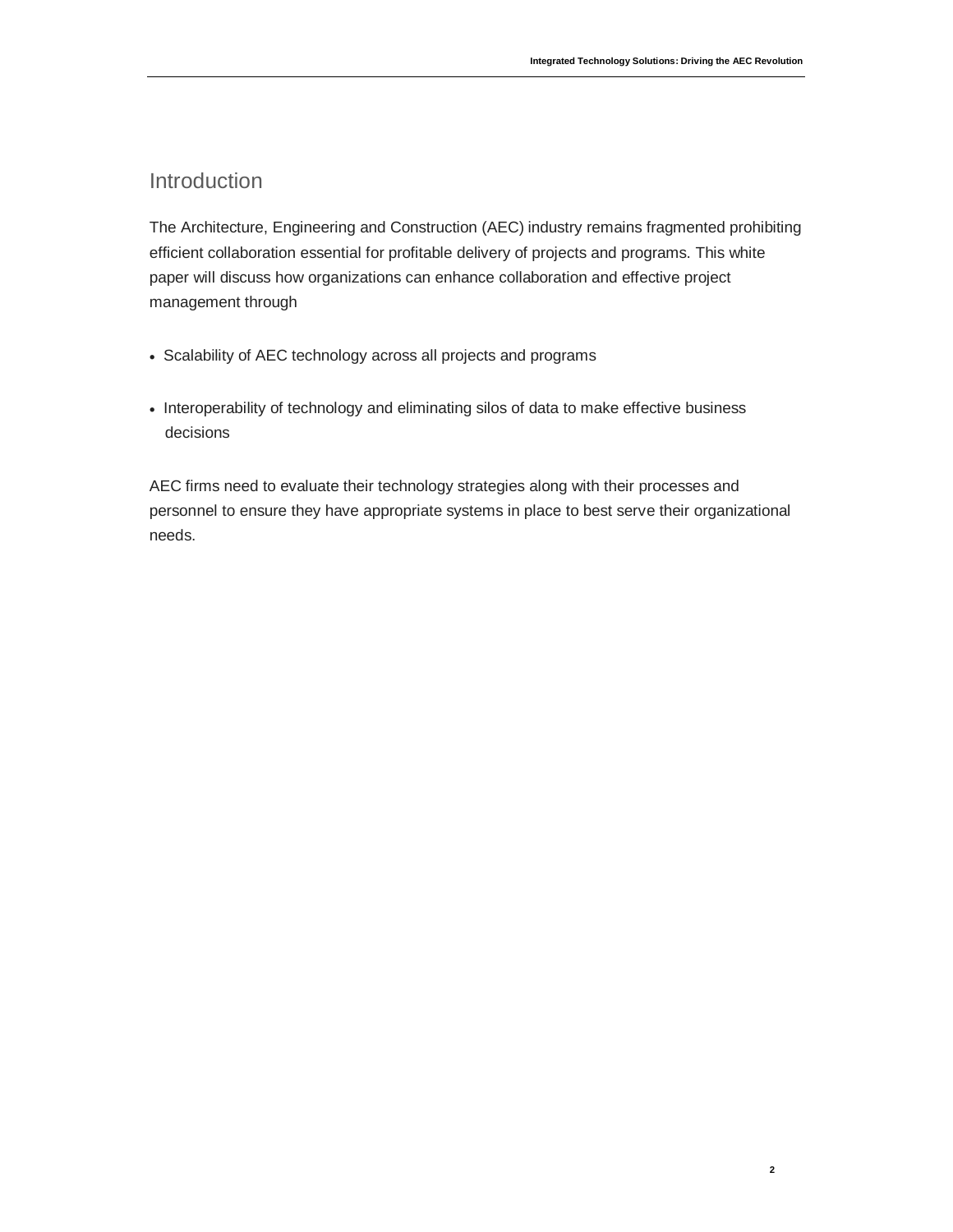## Fighting Fragmentation

Capital asset delivery projects and programs of all sizes and types continue to suffer from low productivity and high failure rates. The architecture, engineering, and construction (AEC) industry remains fragmented, and even with preferred vendor programs, each project features a new blend of players. This fragmentation hinders development of standardized processes for an integrated capital asset supply chain based on effective and efficient collaboration. Project risk avoidance, rather than maximizing the lifecycle value of a capital asset, remains the paradigm for the majority of the AEC industry. Many industry players adopt a "hunker down" approach — especially during a downturn that further reduces efficiency and productivity on project delivery, and takes the focus off enhancing capital asset value.

In a 2009 report, "Advancing the Competitiveness and Efficiency of the U.S. Construction Industry," the National Research Council of the National Academies (NRC) identified five interrelated activities for capital facilities and infrastructure that will help achieve the following:

- overcome fragmentation by requiring greater collaboration up front among project stakeholders
- lead to more efficient use and better integration of people, processes, materials, and equipment through all phases of a construction project
- create more useful and accurate information for development of performance measures that can facilitate innovation in technologies and materials and improvement in products and processes.

The first activity the NRC recommends is "widespread deployment and use of interoperable technology applications." Among numerous other identified benefits, interoperable technologies can help "through more collaborative processes and an emphasis on planning up front ... improve the quality and speed of project-related decision making; integrate processes, supply chains, and work flow sequencing; improve data accuracy and reduce the time spent on data entry; and reduce design and engineering conflicts and the subsequent need for rework."

A small but growing community of owners, contractors, and engineering/design firms have already adopted this principle and together have begun integrating project stakeholders, project processes, and project technology to improve project productivity and long-term capital asset value. These organizations are leading the charge in highly collaborative delivery methodologies such as Integrated Project Delivery and efficiency-maximizing Lean construction. And they are leading the way in adopting AEC-specific and highly collaborative technology solutions for Virtual Design and Construction and Integrated Program Management.

To eliminate silos of people, process, and information, these organizations focus on collaboration, standardization, and integration, and trade an antagonistic project delivery model of risk shedding for a collaborative project delivery model driven by project success metrics. A holistic application technology strategy plays a critical role in this, as technology should break down the silos of information and data, enable effective collaboration, provide specific AEC functionality across the full project lifecycle, and provide scalability from the project level to the enterprise level. Leading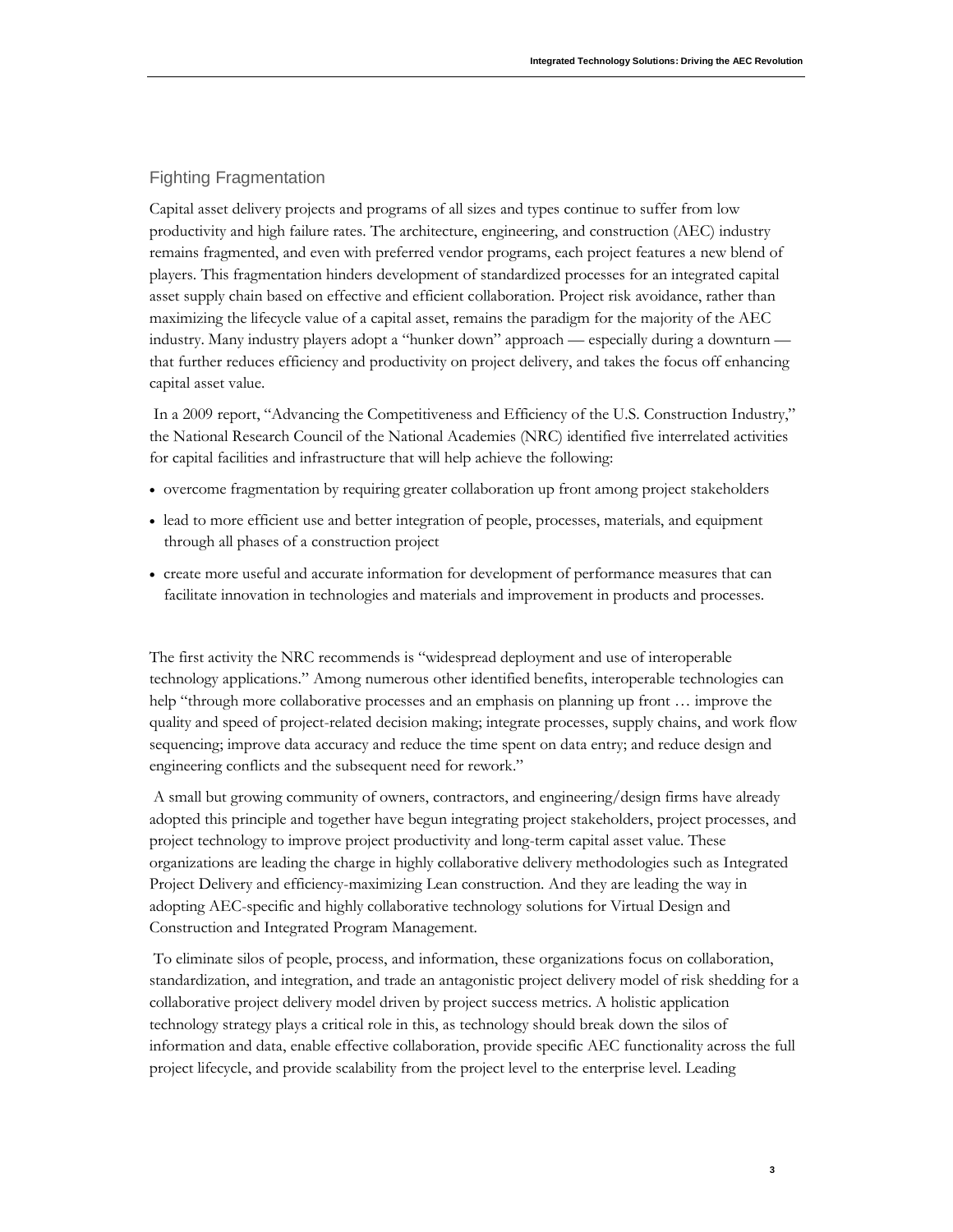technology vendors embrace this approach and base their solution strategies on completeness of AEC functionality, scalability, and interoperability.

### Complete AEC solution

A key to successful project delivery is the earliest possible collaboration across stakeholders during project delivery. This requires that project stakeholders share information from their respective areas of expertise as completely and as early as possible. An AEC firm's technology strategy must therefore take into account not only that firm's specific functional requirements, but also the requirements of the entire project delivery lifecycle. The complete AEC solution environment extends across all aspects of the capital delivery lifecycle, including funding and budgeting, design, estimating and scheduling, resource management, construction management, procurement, and accounting. An AEC firm's technology strategy must take into account this complete solution environment, even in those instances where that firm's use of a particular technology is minimal.

Also, to maximize project productivity and capital asset value, it is important to clearly understand the potential impacts of project decisions before taking them. The key to achieving this is through early and continuous information sharing during pre-construction and construction, application-driven analysis of project forecasts, and continuous monitoring of project- and facility-performance metrics. It is therefore important to understand clearly which data from differing functional areas reside in which systems. Based on this understanding, firms should then identify which systems contribute to the collaboration requirements within and across organizations, and which integration approaches can best serve the needs of the project team as a whole.

#### **Scalability**

Full project collaboration requires getting the right information to the right people at the right time. In addition to considering the complete AEC solution environment, the scalability of AEC technology becomes critical. Deploying new technology and collaboration systems for each project simply does not scale, and it quickly becomes a costly and administrative headache.

Therefore, an organization's technology strategy should aim to pursue scalable systems that can:

- grow from a project level to an enterprise level within the organization;
- readily integrate with the systems of a diverse array of outside stakeholders; and
- maintain cross-project and stakeholder data integrity and security.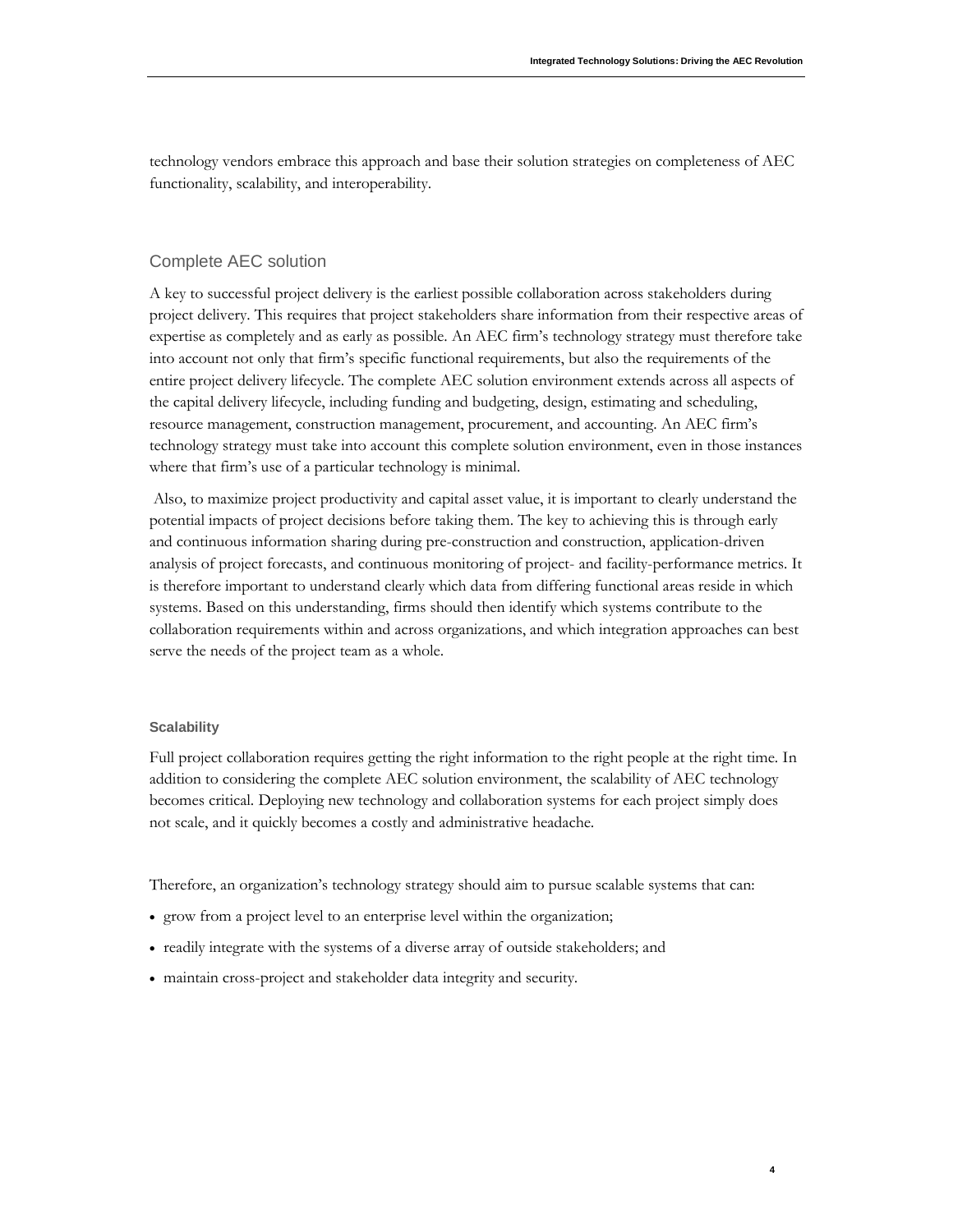Technologies that can scale across projects and organizations provide a means to greater transparency and efficiency. They also form the foundation for effective collaboration across stakeholders through data and access security and easier system administration.

#### **Interoperability**

Interoperability of application technology is key to supporting enhanced collaboration and productivity and eliminating the costs of double data entry and data errors. Ready interoperability between key AEC technologies provides for greater accuracy of information, streamlined internal processes, elimination of rework, and also a lower total cost of technology ownership for each firm.

To achieve interoperability, AEC technology strategies must look beyond file compatibility and import/export mechanisms. This approach is functionally limited, saps valuable time and resources, and does not meet the needs of highly collaborative projects. While document and file management and control will remain a key component of project delivery technology, interoperability shifts the focus toward data integration strategies to cut out import/export and file management steps.

Many AEC technology solutions today offer Application Programming Interfaces (API) that enable custom data integrations to and from other systems. While API-built integrations are dynamic in data exchange, they are very specific to the systems involved, and do not readily extend to systems beyond any one organization's setup. As such, the cross organizational requirements of collaborative projects cannot readily be met by APIs alone.

Web services, or Web APIs, do provide a measure of flexibility by enabling integrations and access to remote systems — for instance, two Web-based applications hosted on disparate networks. However, as with API-driven integrations, Web-services-based integrations are also highly specific, and each project, or each new project team, faces the integration setup challenge anew.

Leading AEC technology vendors now offer out-of-the-box integrations between AEC solutions, including integrations to and from other vendors' solutions. The benefits of out-of-the-box integrations are ease-of-use and implementation, greater applicability across project stakeholders, speed of implementation for new projects/systems, and a lower total cost of ownership, since the vendor maintains the integration rather than the user. The limitation of out-of-the-box integration is the scope of solutions a given vendor considers and for which it develops out-of-the-box integrations.

A current industry movement with great promise is standards-based interoperability. Several organizations — such as FIATECH (www.fiatech.org) and the National Institute of Building Sciences' buildingSMART alliance (www.buildingsmartalliance.org) — are working in close collaboration with AEC firms, owners, and technology vendors to develop and publish standards for interoperability specific to the capital asset lifecycle, including all facets of capital asset project delivery. Interoperability standards will provide a single means for any application to share and integrate relevant data across project phases and disciplines. As these standards are published and updated, continued standards support from leading technology vendors will drastically increase interoperability options.